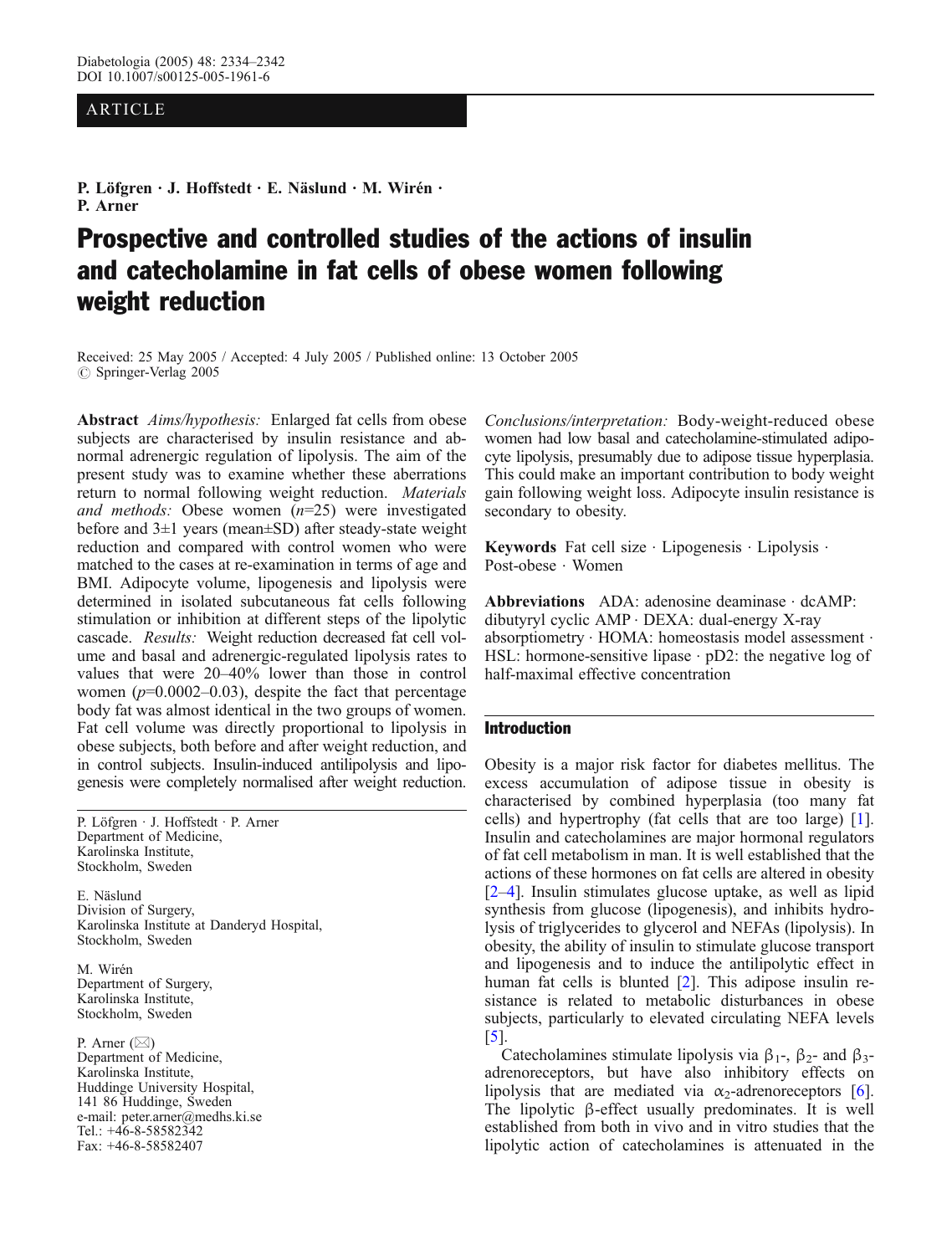subcutaneous adipose tissue of obese subjects (for reviews see [\[2](#page-8-0), [7](#page-8-0)]). This catecholamine resistance has been linked to increased  $α_2$ -adrenoreceptor action [\[8](#page-8-0)], decreased β<sub>2</sub>adrenoreceptor expression and action [\[9](#page-8-0)], and decreased maximum effect of catecholamines due to low expression of the gene encoding hormone-sensitive lipase (HSL) [[10\]](#page-8-0), the enzyme that catalyses the final rate-limiting step in lipolysis [[11\]](#page-8-0).

Human fat cells have a spontaneous metabolic activity. The basal rate of lipolysis is increased in the adipocytes of obese subjects (for reviews see [[3](#page-8-0), [4](#page-8-0)]), and this is, at least partly, responsible for the increase in the circulating NEFA levels observed in these individuals.

Many of the adipocyte abnormalities associated with obesity improve after weight loss  $[12-15]$  $[12-15]$  $[12-15]$  $[12-15]$ . Fat cell size decreases, as does basal lipolysis. Insulin and catecholamine actions are improved. However, it is not known if these actions completely return to normal. A full normalisation would suggest that the abnormalities are secondary to obesity. However, incomplete normalisation would suggest primary defects in adipocyte function that cannot be cured by weight loss. Studies in first-degree relatives of obese subjects have demonstrated impaired lipolytic function of fat cells, which could mean that primary adipocyte lipolysis defects are present in obesity [\[16,](#page-8-0) [17\]](#page-8-0).

This prospective study was undertaken to elucidate whether long-term weight reduction in obesity leads to complete or incomplete improvement of basal and hormonally induced lipid metabolism in human subcutaneous fat cells.

## Subjects and methods

This study was designed in 1997 as a prospective long-term case–control study of obese women before and after they had reached a new steady-state BMI following weightreduction therapy. During 1998–2002 we recruited 25 obese (otherwise healthy) women aged 30–50 years with a BMI of  $31-50 \text{ kg/m}^2$  for studies on fat cell metabolism (lipolysis and lipogenesis). The women were to undergo non-pharmacological weight-reduction therapy and are defined as cases. All cases were subjected either to adjustable vertical gastric banding  $(n=18)$  or to lifestyle modification (increased motivation, altered eating habits, increased exercise and regular follow-up)  $(n=7)$ . The lifestyle group was followed-up at 3, 6, 9 and 12 months. Once body weight was stable  $(\leq \pm 1 \text{ kg}$  [self-reported] for 1 month), these cases underwent a second examination. The subjects undergoing gastric banding were followed annually until body weight had reached a nadir and was stable  $(\leq \pm 1 \text{ kg}$  [self-reported] for at least 3 months) before being re-examined. All cases were healthy except for obesity and none was on continuous medication; three women were menopausal; none was completely sedentary or involved in athletics.

As soon as the timing of the second examination of a case was decided upon, a control subject was selected for each case. The control was closely matched for the BMI

and age of the case at the second examination. The controls were selected from an ongoing study of the regulation of human adipose tissue function in healthy subjects with large inter-individual variations in BMI. From 1997, when recruitment started, we recruited 260 control subjects. None of the controls had undergone a notable weight change (self-reported) in the 6 months before the examination. The non-obese controls had never had a BMI  $>$ 30 kg/m<sup>2</sup> according to their self-reported maximum body weight. Thus, none of them was post-obese. When selecting the control subject, the investigator in charge of the selection (P. Löfgren) only had access to data on BMI and age. The selected controls were 15 women who were obese (BMI 30–50 kg/m<sup>2</sup>, age 28–53 years) and ten women who were non-obese (BMI  $21-29$  kg/m<sup>2</sup>, age 29-55 years). None of the controls were on continuous pharmacotherapy. Three were postmenopausal. None was completely sedentary or involved in athletics. The hospital's ethics committee approved the study. The study was explained to each subject and informed consent was obtained. Twenty-one of the obese women and their 21 controls also underwent examination of circulating leptin and adipose leptin production (unpublished results).

Experimental protocol The subjects came to the laboratory at 07:00–08:00 hours after an overnight fast. Height, weight, and waist and hip circumferences were measured. Percentage body fat was measured by bioimpedance (TBF 305; Tanita, Tokyo, Japan). In a methodological investigation of 38 subjects (BMI 17-41 kg/m<sup>2</sup>) who were not included in the present study, we compared this measurement with dual-energy X-ray absorptiometry (DEXA). A strong  $(r=0.92)$  relationship between the measurements was obtained. The slope was not different from 1.0, but the intercept was  $+5\%$  for DEXA ( $p=0.027$ ). The correlation was  $r=0.93$  among non-obese subjects and was  $r=0.86$ among obese subjects. A venous blood sample was obtained for the determination of plasma glucose, glycerol and NEFA by the hospital's routine chemistry laboratory and for the determination of plasma insulin by RIA (Pharmacia, Uppsala, Sweden). Insulin sensitivity was calculated from the homeostasis model assessment (HOMA) algorithm based on plasma glucose and plasma insulin ([plasma insulin  $\times$  plasma glucose]/22.5). Thereafter, an abdominal subcutaneous adipose tissue specimen (1–2 g) was obtained under local anaesthesia using a needle biopsy technique [\[18\]](#page-8-0).

Isolation of fat cells Isolated fat cells were prepared and isolated according to Rodbell [[19](#page-8-0)]. In brief, adipocytes were separated from stroma cells by treatment in a shaking bath at 37°C for 60 min with collagenase (0.5 mg/l) in 5 ml Krebs–Ringer phosphate buffer (pH 7.4) with purified BSA (40 g/l). Adipocyte suspensions were then rinsed three times in collagenase-free buffer using nylon filters. Fat cell sizes were measured by direct microscopy and the mean adipocyte diameter was calculated from measurements of 100 cells. Because adipocytes have 95% lipid content and are spherical in shape, volume and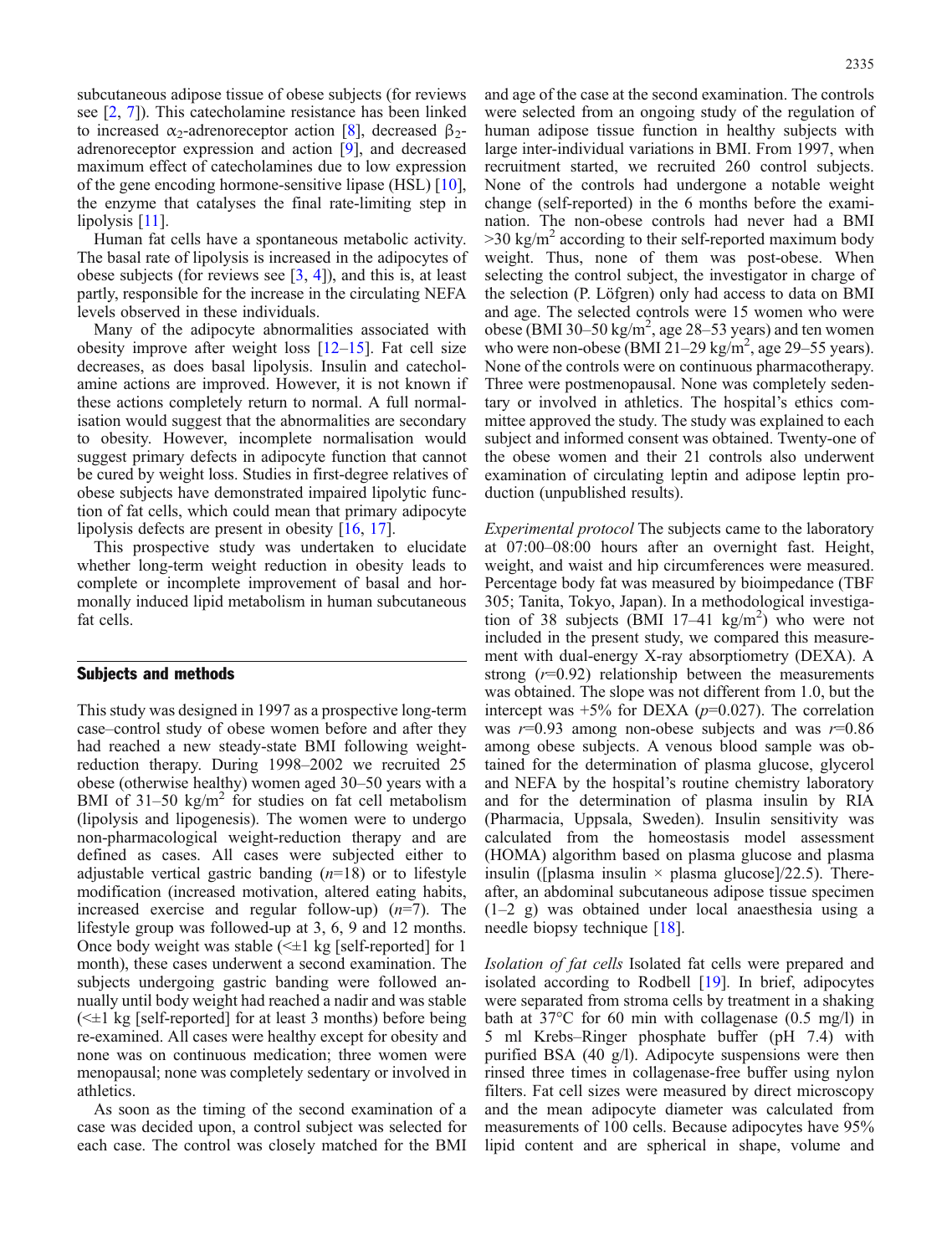<span id="page-2-0"></span>weight can be estimated from the diameter [[20](#page-8-0)]. The total lipid weight of the incubated fat cells was determined after organic extraction. The number of fat cells incubated was determined by dividing total lipid weight of incubated fat cells by the mean fat cell weight.

Lipolysis experiments The lipolysis assay has previously been described in detail [[21\]](#page-8-0). In brief, a diluted suspension of isolated fat cells (about 5,000–10,000 cells/ml) was incubated for 2 h in duplicate samples with air as the gas phase at 37°C in Krebs–Ringer phosphate buffer (pH 7.4) supplemented with glucose (8.6 μmol/ml), ascorbic acid (0.1 mg/ml) and BSA (20 mg/ml) in the absence (basal) or presence of increasing concentrations of different stimulators or inhibitors of lipolysis. The latter included noradrenaline (a non-selective β- and  $\alpha_2$ -adrenoreceptor agonist), isoprenaline (a non-selective β-adrenoreceptor agonist), dobutamine (a selective  $\beta_1$ -adrenoreceptor agonist), terbutaline (a selective  $\beta_1$ -adrenoreceptor agonist), clonidine (a selective  $\alpha_2$ -adrenoreceptor agonist), forskolin (which stimulates adenylyl cyclase), dibutyryl cyclic AMP (dcAMP; phosphodiesterase resistant) and insulin. In the experiments with insulin and clonidine, the incubation buffer was supplemented with adenosine deaminase (ADA; 1 U/ml) in order to eliminate traces of adenosine, as this substance may interfere with the antilipolytic effects that are mediated through  $\alpha_2$ -adrenergic receptors and insulin in the present incubation system. On average, ADA augmented basal glycerol release by  $72\pm$ 59% (mean $\pm$ SD;  $p$ <0.0001) in this study. 8-Bromo-cyclic AMP (1 mmol/l, phosphodiesterase non-resistant cyclic AMP analogue) was added in the insulin experiments in order to magnify the antilipolytic effect of insulin, an effect that is mediated by phosphodiesterase 3 [[22](#page-8-0)]. In methodological experiments on human subcutaneous adipose tissue, basal glycerol release from tissue fragments and from isolated fat cells showed a linear relationship  $(n=251, r=0.59, p<0.0001).$ 

After the incubation, an aliquot of the medium was removed and glycerol (lipolysis index) was analysed using a bioluminescence method [[21](#page-8-0)]. All agents caused a concentration-dependent stimulation or inhibition of lipolysis that reached a plateau at the highest concentrations of agonist in each individual experiment. The rate of lipolysis was expressed as  $\mu$ mol glycerol per 10<sup> $\prime$ </sup> cells per 2 h. We calculated the rate of glycerol release at the maximum effective concentration for each of the lipolytic or antilipolytic agents used (maximum action). The sensitivity of the adipocytes to different agents is expressed in terms of  $pD_2$ =−log(EC<sub>50</sub>), where EC<sub>50</sub> is the concentration (in mol/l) of agonist or antagonist that produces a halfmaximum effect, and was calculated from logistic conversion of the dose–response curves as described previously [[23\]](#page-8-0). For isoprenaline and noradrenaline (norepinephrine) only, maximum effective concentrations were used; consequently, no  $pD_2$  calculations were made.

Lipogenesis experiments The method is described in detail elsewhere [\[24\]](#page-8-0). In brief, isolated fat cells were incubated at a concentration of  $2\%$  (v/v) in Krebs–Ringer phosphate buffer (pH 7.4) containing albumin (40 mg/ml),  $[3^{-3}H]$ glucose ( $5\times10^5$  dpm/ml), unlabelled glucose (1  $\mu$ mol/l) and varying concentrations of human insulin (0–70 nmol/ l). The incubations were conducted for 2 h at 37°C with air as the gas phase. Incubations were stopped by rapidly chilling the incubation vials to 4°C. Thereafter, the incorporation of radiolabelled glucose into adipocyte lipids was determined. The incorporation of radiolabelled glucose into lipids (i.e. lipogenesis) reflects glucose transport since, at micromolar glucose concentrations, glucose transport is the rate-limiting step for lipogenesis in human fat cells [[24](#page-8-0)]. Lipogenesis was expressed as the amount of glucose incorporated either per lipid weight of fat cells or per fat cell number, as described previously [[24](#page-8-0)]. The sensitivity of the adipocytes to insulin was measured  $(pD_2)$  as well as the maximum action (respon-

Table 1 Characteristics of obese women before and after body weight reduction and their BMI- and age-matched controls

|                               | Cases before weight loss<br>$(n=25)$ | Cases after weight loss<br>$(n=25)$ | Controls<br>$(n=25)$ | $p$ value       |                  |
|-------------------------------|--------------------------------------|-------------------------------------|----------------------|-----------------|------------------|
|                               |                                      |                                     |                      | Before vs after | After vs control |
| Age (years)                   | $38.8 \pm 8.9$                       | $41.4 \pm 8.8$                      | $42.3 \pm 8.4$       | < 0.0001        | 0.97             |
| BMI $(kg/m^2)$                | $42.6 \pm 6.0$                       | $32.5 \pm 7.0$                      | $32.3 \pm 7.1$       | < 0.0001        | 0.97             |
| Body fat $(\% )$              | $61.9 \pm 8.3$                       | $45.1 \pm 7.2$                      | $46.9 \pm 11.0$      | < 0.0001        | 0.61             |
| Waist circumference (cm)      | $123.2 \pm 13.5$                     | $102.6 \pm 14.3$                    | $101.8 \pm 16.1$     | < 0.0001        | 0.82             |
| Hip circumference (cm)        | $130.7 \pm 11.0$                     | $112\pm 14.0$                       | $112.1 \pm 13.0$     | < 0.0001        | 0.81             |
| Plasma insulin (pmol/l)       | $20.1 \pm 1.9$                       | $8.8 \pm 7.3$                       | $8.7 \pm 5.9$        | < 0.0001        | 0.92             |
| Plasma glucose (mmol/l)       | $6.0 \pm 2.0$                        | $5.2 \pm 1.1$                       | $5.3 \pm 0.5$        | 0.001           | 0.62             |
| HOMA index                    | $5.7 \pm 5.3$                        | $2.2 \pm 2.4$                       | $2.3 \pm 3.0$        | < 0.0001        | 0.6              |
| Fat cell volume (pl)          | $830 \pm 121$                        | $523 \pm 191$                       | $716 \pm 132$        | < 0.0001        | 0.0002           |
| Plasma glycerol $(\mu mol/l)$ | $122.7 \pm 52$                       | $90.5 \pm 38$                       | $82.4 \pm 36$        | 0.12            | 0.33             |
| Plasma NEFA (nmol/l)          | $0.79 \pm 0.24$                      | $0.65 \pm 0.24$                     | $0.63 \pm 0.21$      | 0.02            | 0.68             |

Values are presented as means±SD. Statistical comparison was made using the paired (before vs after) and unpaired (after vs control) Student's t-test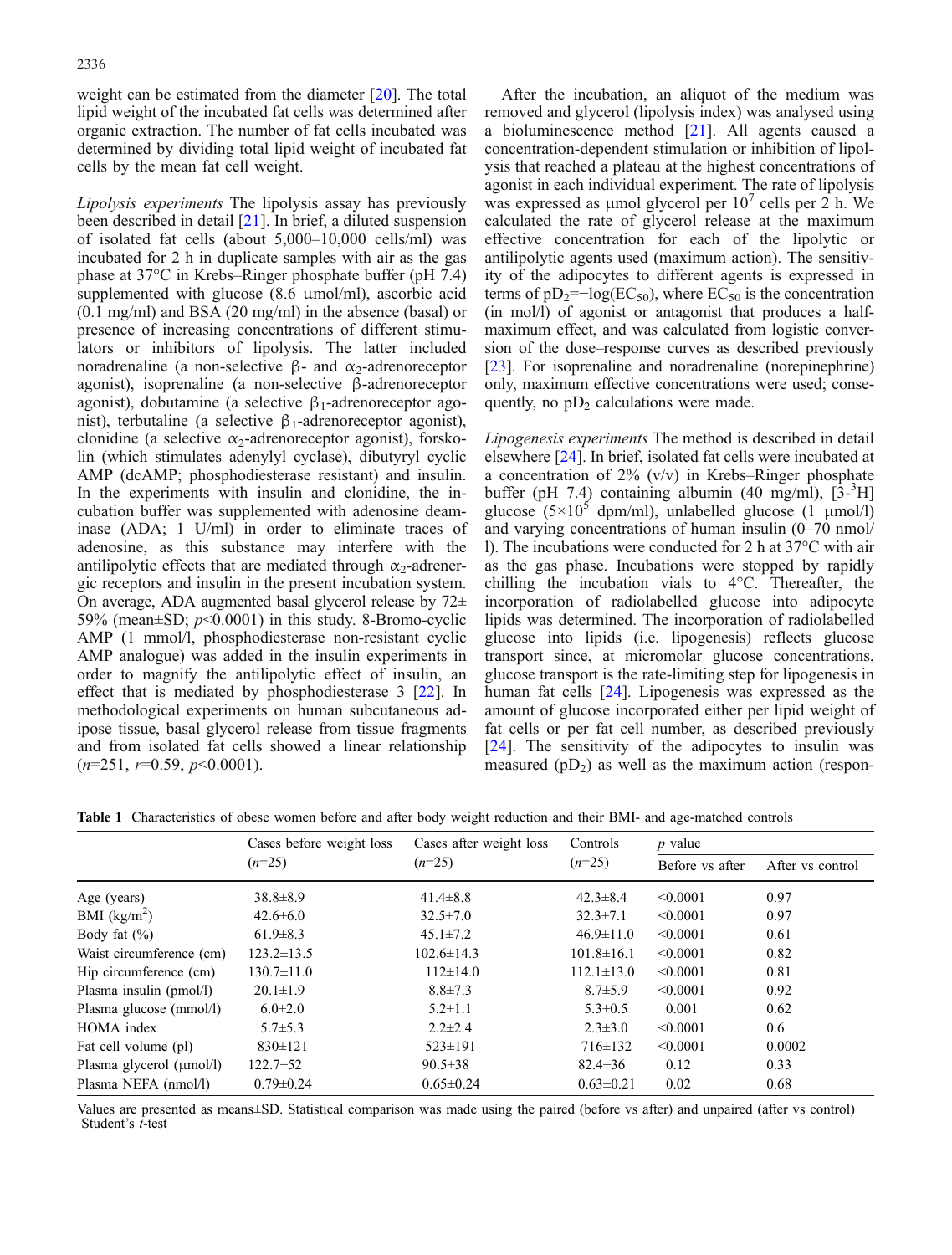#### <span id="page-3-0"></span>siveness), as described for lipolysis (above).

Materials BSA (fraction V, lot 63F-0748), Clostridium histolyticum collagenase type I, forskolin, dcAMP, and glycerol kinase from Escherichia coli (G4509) were obtained from Sigma (St Louis, MO, USA). Isoprenaline came from Hässle (Mölndal, Sweden). ATP-monitoring reagent containing firefly luciferase came from LKB Wallac (Turku, Finland). All other chemicals were of the highest grade of purity commercially available.

Statistical analysis Values are presented as means±SD. They were compared using the Student's paired t-test in cases before vs after weight reduction and, unless otherwise stated, by the Student's unpaired t-test in cases after weight reduction vs controls. It is, however, also valid to use the paired  $t$ -test in a case–control study such as this one, as there is one predefined control for each case (discussed in  $[25]$ ). A p value of less than 0.05 was considered significant.

Table 2 Lipolysis and lipogenesis of isolated subcutaneous fat cells from obese women before and after weight reduction, and their ageand BMI-matched controls

|                              | Subjects                             |                                     |                      | $p$ value       |                  |
|------------------------------|--------------------------------------|-------------------------------------|----------------------|-----------------|------------------|
|                              | Cases before weight loss<br>$(n=25)$ | Cases after weight loss<br>$(n=25)$ | Controls<br>$(n=25)$ | Before vs after | After vs control |
| Lipolysis                    |                                      |                                     |                      |                 |                  |
| Basal                        | $13.0 \pm 8.3$                       | $4.6 \pm 3.6$                       | $7.4 \pm 4.1$        | 0.0002          | 0.01             |
| Noradrenaline                |                                      |                                     |                      |                 |                  |
| Maximum                      | $27.9 \pm 14.0$                      | 13.9±6.3                            | 19.8±7.2             | 0.05            | 0.01             |
| Responsiveness               | $15.1 \pm 12.3$                      | $9.7 \pm 5.2$                       | $12.3 \pm 5.9$       | 0.12            | 0.26             |
| Isoprenaline                 |                                      |                                     |                      |                 |                  |
| Maximum                      | $43.6 \pm 21.4$                      | $22.7 \pm 11.3$                     | $29.9 \pm 10.0$      | 0.0006          | 0.03             |
| Responsiveness               | $31.7 \pm 19.0$                      | $18.5 \pm 10.3$                     | $22.0 \pm 8.6$       | 0.02            | 0.35             |
| Dobutamine                   |                                      |                                     |                      |                 |                  |
| Maximum                      | $35.7 \pm 18.0$                      | $20.0 \pm 10.3$                     | $26.8 + 9.3$         | 0.02            | 0.02             |
| Responsiveness               | $23.6 \pm 14.5$                      | $15.7 \pm 9.3$                      | $18.9 \pm 8.1$       | 0.05            | 0.35             |
| $pD_2$                       | $7.2 \pm 0.7$                        | $7.5 \pm 0.6$                       | $7.4 \pm 0.5$        | 0.2             | 0.5              |
| Terbutaline                  |                                      |                                     |                      |                 |                  |
| Maximum                      | $38.3 \pm 19.3$                      | $20.9 + 9.8$                        | $28.8 + 9.6$         | 0.0009          | 0.006            |
| Responsiveness               | $26.2 \pm 16.1$                      | $16.6 \pm 8.6$                      | $20.9 \pm 8.6$       | 0.03            | 0.15             |
| $pD_2$                       | $7.3 \pm 1.2$                        | $8.2 \pm 0.9$                       | $7.8 + 0.9$          | 0.02            | 0.70             |
| Forskolin                    |                                      |                                     |                      |                 |                  |
| Maximum                      | $41.7 \pm 21.6$                      | $21.8 \pm 10.3$                     | 38.2±20.6            | 0.002           | 0.009            |
| Responsiveness               | $29.8 \pm 18.3$                      | $17.5 \pm 8.9$                      | $21.2 \pm 8.0$       | 0.03            | 0.15             |
| dcAMP                        |                                      |                                     |                      |                 |                  |
| Maximum                      | 38.2±20.6                            | $21.2 \pm 8.4$                      | $27.0 \pm 8.8$       | 0.001           | 0.01             |
| Responsiveness               | $25.2 \pm 14.8$                      | $16.5 \pm 6.1$                      | $19.6 \pm 7.1$       | 0.01            | 0.06             |
| $Clonidine + ADA$            |                                      |                                     |                      |                 |                  |
| Basal                        | $16.6 \pm 10.0$                      | $8.3 \pm 5.4$                       | $10.4 \pm 5.0$       | 0.002           | 0.2              |
| Minimum                      | $3.5 \pm 2.7$                        | $1.6 \pm 1.0$                       | $2.2 \pm 1.1$        | 0.007           | 0.03             |
| Responsiveness               | $13.1 \pm 7.9$                       | $6.7 + 4.7$                         | $8.1 \pm 4.5$        | 0.03            | 0.41             |
| $pD_2$                       | $10.0 \pm 1.3$                       | $9.8 \pm 0.9$                       | $9.8 \pm 1.0$        | 0.7             | 0.9              |
| 8-Bromo-cyclic AMP + insulin |                                      |                                     |                      |                 |                  |
| Basal                        | 31.7±20.7                            | $18.8 + 9.8$                        | $19.9 \pm 11.8$      | 0.02            | 0.8              |
| Minimum                      | $14.5 \pm 6.9$                       | $7.7 + 4.2$                         | $8.1 \pm 3.7$        | 0.001           | 0.6              |
| Responsiveness               | $18.3 \pm 20.7$                      | $11.1 \pm 6.3$                      | $11.5 \pm 9.7$       | 0.05            | 0.4              |
| $pD_2$                       | $12.9 \pm 1.7$                       | $14.3 \pm 1.5$                      | $13.9 \pm 1.1$       | 0.006           | $0.8\,$          |
| Lipogenesis                  |                                      |                                     |                      |                 |                  |
| Insulin                      |                                      |                                     |                      |                 |                  |
| Basal                        | $1.11 \pm 0.6$                       | $2.54 \pm 2.1$                      | $2.9 \pm 2.7$        | 0.005           | 0.6              |
| Maximum                      | $2.8 \pm 1.8$                        | $6.8 \pm 7.7$                       | $6.4{\pm}4.9$        | 0.0006          | 0.9              |
| Responsiveness               | $1.67 \pm 1.4$                       | $4.2 \pm 5.6$                       | $3.5 \pm 2.6$        | 0.04            | 0.6              |
| $pD_2$                       | $11.8 \pm 1.6$                       | $12.6 \pm 1.3$                      | $12.9 \pm 1.6$       | 0.04            | 0.5              |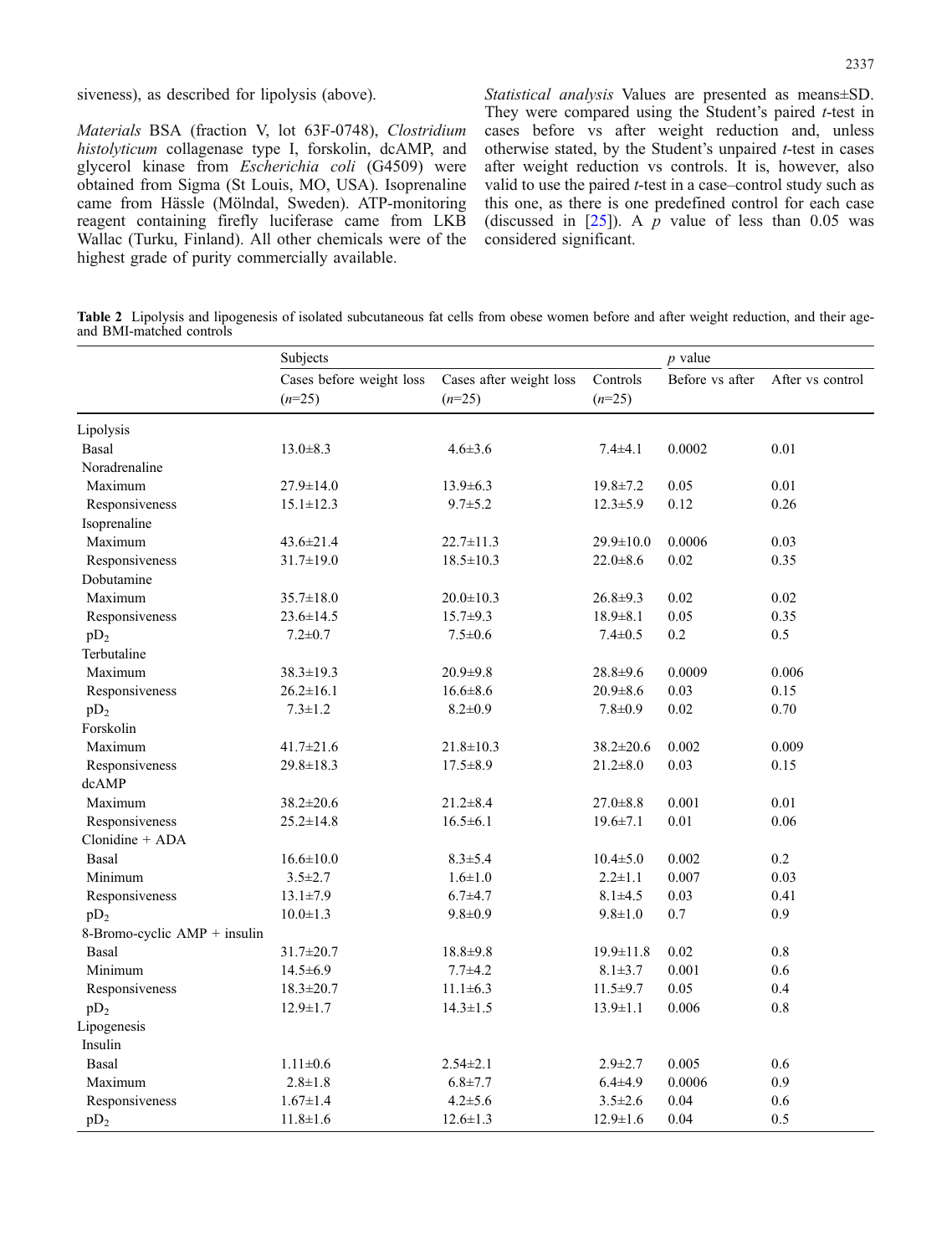## <span id="page-4-0"></span>**Results**

In all cases there was a decrease in BMI following treatment, from about 43 to 32 kg/m<sup>2</sup>. Thus, the cases were, on average, still obese after weight reduction. The second biopsy was performed at 2.7±1 year in those treated with gastric banding and after 1 year in the lifestyle-modification group. The clinical data before and after treatment of cases and their controls are shown in Table [1.](#page-2-0) Fasting plasma glucose, plasma insulin and the HOMA index were significantly lower after weight reduction than before  $(p<0.004)$ . The same was true for percentage body fat, and for waist and hip circumference. When weight-reduced subjects and controls were compared, fat cell volume was 27% lower ( $p$ <0.0002) in cases than in controls. No other clinical variables differed significantly between controls and cases.

The group results for lipolysis and lipogenesis are presented in Table [2](#page-3-0). In the obese subjects, weight reduction significantly decreased basal lipolysis and maximum lipolysis induced by noradrenaline, isoprenaline, dobutamine, terbutaline, forskolin, dcAMP or clonidine. However, basal lipolysis and maximum values for lipolysis induced by the different lipolytic agents and minimum values for clonidine were 20–40% lower in cases after weight loss than in the controls  $(p=0.009-0.03)$ . Sensitivity to the  $\beta_2$ -agonist terbutaline was significantly increased after therapy  $(p=0.02)$  to a similar value to that in controls. No change in sensitivity  $(pD_2)$  was seen for the other agents used and values were similar to those in controls. The maximum ability of insulin to inhibit lipolysis and anti-lipolytic sensitivity  $(pD_2)$  were significantly improved in the cases after weight loss. There was, on the other hand, no significant difference in insulin action on lipolysis between controls and cases  $(p=0.6-0.8)$ .

As regards lipogenesis, increases in insulin sensitivity, maximal insulin action and basal lipogenesis were observed after weight reduction  $(p=0.04-0.0006)$ . There were no differences in lipogenesis between weight-reduced obese subjects and their matched controls  $(p=0.6-0.9)$ .

Extended observations were carried out on a subset of cases  $(n=9)$  to determine whether lipolysis was stable after weight reduction. Adipose tissue biopsies were performed at 0,  $2.8\pm0.7$  and  $3.9\pm0.6$  years after intervention. Figure 1 shows BMI, basal lipolysis and dcAMP-stimulated lipolysis. These variables decreased markedly between 0 and 2 years and remained constant thereafter. Similar results were obtained with other lipolytic agents used (data not shown).

We performed a subgroup analysis on those obese subjects who reached the non-obese state  $(BMI < 30 \text{ kg/m}^2)$ after treatment  $(n=10;$  referred to below as the post-obese) and on their controls. In general, the results from this subgroup analysis were not different from the results obtained using the whole sample. BMI, percentage body fat, waist and hip circumference, plasma glucose, plasma glycerol, plasma NEFA, plasma insulin and the HOMA index decreased  $(p=0.003-0.0001)$  following weight reduction to values (not shown in table) similar to those for the control group  $(p=0.4-0.93)$ . The post-obese had, on



Fig. 1 BMI (open squares) and fat cell volume (filled squares) (a) and basal lipolysis (open squares) and dcAMP-stimulated lipolysis (filled squares) (b) in a subset of cases  $(n=9)$  that was examined three times

average, near-normal weight (BMI  $25.5 \pm 2.6$  kg/m<sup>2</sup>). Mean fat cell volume decreased from  $827 \pm 148$  pl in the obese state to 349 $\pm$ 165 pl in the post-obese state ( $p=0.0001$ ), which was significantly lower than fat cell volume in the control group (607 $\pm$ 120 pl; *p*=0.0008).

The same pattern of treatment response in terms of lipolysis and lipogenesis variables was seen in the postobese group as was observed in the whole sample (Table [3\)](#page-5-0). However, differences in lipolysis between controls and post-obese subjects were more pronounced than those between controls and the cases as a whole. Basal lipolysis was almost 60% lower in the post-obese state, and maximal isoprenaline lipolysis was about 50% lower among the post-obese than among their controls. The antilipolytic effects of insulin and lipogenesis were completely normalised in the post-obese.

To test if differences in maximum lipolysis between subjects after intervention and controls merely reflect changes in basal lipolysis, we made calculations with basal lipolysis subtracted (responsiveness). Lipolytic responsiveness did not differ significantly between cases after intervention and controls (see Table [2\)](#page-3-0). However, analys-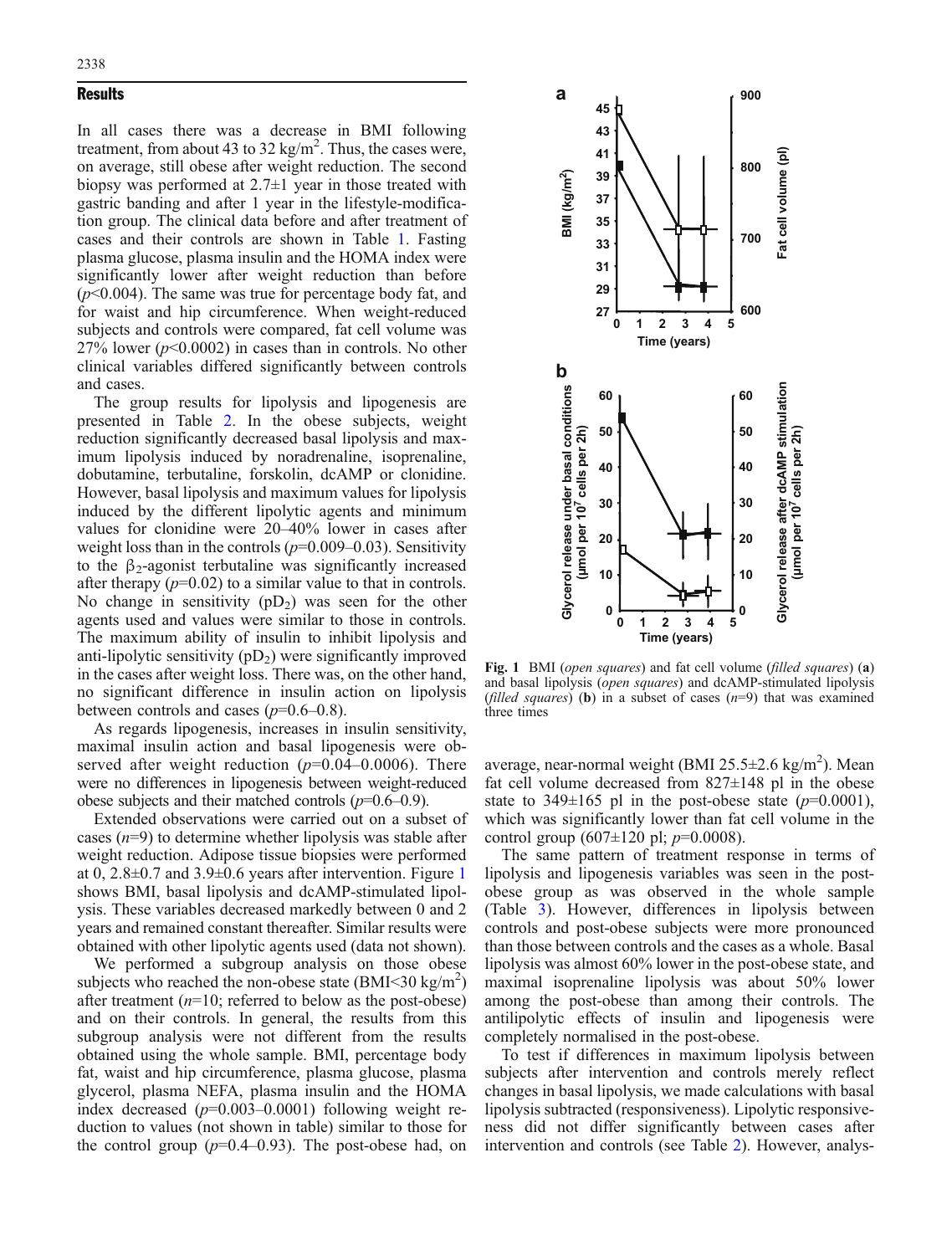|                      | Subjects        |                                                                             |                 | $p$ values |                                  |
|----------------------|-----------------|-----------------------------------------------------------------------------|-----------------|------------|----------------------------------|
|                      |                 | Cases before weight loss $(n=10)$ Cases after weight loss $(n=10)$ Controls | $(n=10)$        |            | Before vs after After vs control |
| Lipolysis            |                 |                                                                             |                 |            |                                  |
| Basal                | $13.4 \pm 10.5$ | $2.4 \pm 1.5$                                                               | $5.6 \pm 4.3$   | 0.01       | 0.07                             |
| Noradrenaline        |                 |                                                                             |                 |            |                                  |
| Maximum              | $23.8 \pm 12.8$ | $11.1 \pm 4.7$                                                              | $17.3 \pm 9.3$  | 0.02       | 0.03                             |
| Responsiveness       | $10.4 \pm 6.1$  | $8.7 \pm 3.7$                                                               | $11.5 \pm 6.7$  | 0.45       | 0.05                             |
| Isoprenaline         |                 |                                                                             |                 |            |                                  |
| Maximum              | 44.2±20.6       | $16.3 \pm 5.7$                                                              | 30.9±13.2       | 0.004      | 0.02                             |
| Responsiveness       | $30.9 \pm 13.2$ | 13.9±4.4                                                                    | $20.8 + 9.0$    | 0.007      | 0.06                             |
| Dobutamine           |                 |                                                                             |                 |            |                                  |
| Maximum              | $35.7 \pm 19.6$ | $14.5 \pm 6.0$                                                              | $21.9 \pm 10.0$ | 0.02       | 0.04                             |
| Responsiveness       | $22.3 \pm 10.0$ | $12.5 \pm 5.1$                                                              | $17.9 \pm 8.5$  | 0.03       | 0.009                            |
| $pD_2$               | $7.1 \pm 0.9$   | $7.5 \pm 0.7$                                                               | $7.3 \pm 1.5$   | 0.3        | 0.3                              |
| Terbutaline          |                 |                                                                             |                 |            |                                  |
| Maximum              | $38.1 \pm 20.9$ | $15.3 \pm 6.0$                                                              | $23.0 \pm 10.1$ | 0.01       | 0.03                             |
| Responsiveness       | 24.7±11.2       | $12.2 \pm 5.1$                                                              | $19.1 \pm 9.0$  | 0.03       | 0.01                             |
| $pD_2$               | $7.1 \pm 0.9$   | $8.3 \pm 1.2$                                                               | $8.1 \pm 0.9$   | 0.02       | 0.7                              |
| Forskolin            |                 |                                                                             |                 |            |                                  |
| Maximum              | 42.7±23.8       | $16.3 \pm 4.9$                                                              | $23.7 \pm 10.6$ | 0.01       | 0.03                             |
| Responsiveness       | $29.4 \pm 13.1$ | $13.9 \pm 4.2$                                                              | $19.6 \pm 8.4$  | 0.01       | 0.04                             |
| dcAMP                |                 |                                                                             |                 |            |                                  |
| Maximum              | 41.8±22.4       | $16.2 \pm 3.8$                                                              | $22.6 \pm 9.9$  | 0.006      | 0.05                             |
| Responsiveness       | $28.4 \pm 14.1$ | $13.7 \pm 2.9$                                                              | $18.6 \pm 10.5$ | 0.01       | 0.04                             |
| $Clonidine + ADA$    |                 |                                                                             |                 |            |                                  |
| Basal                | $17.5 \pm 13.4$ | $5.6 \pm 2.4$                                                               | $9.9 \pm 7.1$   | 0.02       | 0.11                             |
| Minimum              | $4.0 \pm 3.3$   | $1.0 + 0.3$                                                                 | $2.0 \pm 1.0$   | 0.02       | 0.007                            |
| Responsiveness       | $13.1 \pm 10.6$ | $4.6 \pm 2.3$                                                               | $8.3 \pm 6.4$   | 0.03       | 0.02                             |
| $pD_2$               | $9.7 \pm 1.7$   | $10.1 \pm 1.0$                                                              | $9.9 \pm 1.0$   | 0.57       | 0.6                              |
| 8-Bromo-cyclic AMP + |                 |                                                                             |                 |            |                                  |
| insulin              |                 |                                                                             |                 |            |                                  |
| Basal                | 36.9±21.9       | $14.4 \pm 4.3$                                                              | $17.8 \pm 11.5$ | 0.03       | 0.4                              |
| Minimum              | $15.7 \pm 8.4$  | $5.8 \pm 2.1$                                                               | $5.8 \pm 3.5$   | 0.02       | 0.6                              |
| Responsiveness       | $21.2 \pm 16.0$ | $8.6 \pm 2.8$                                                               | $14.6 \pm 9.7$  | 0.05       | 0.2                              |
| $pD_2$               | $12.3 \pm 1.4$  | $14.6 \pm 1.9$                                                              | $14.5 \pm 0.6$  | 0.004      | $0.8\,$                          |
| Lipogenesis          |                 |                                                                             |                 |            |                                  |
| Insulin              |                 |                                                                             |                 |            |                                  |
| Basal                | $1.11 \pm 0.5$  | $2.7 \pm 1.6$                                                               | $2.6 \pm 2.5$   | 0.006      | 0.92                             |
| Maximum              | $2.7 \pm 1.6$   | $6.2 \pm 1.6$                                                               | $5.7 + 4.6$     | 0.002      | 0.96                             |
| Responsiveness       | $1.6 \pm 1.1$   | $3.5 \pm 2.2$                                                               | $3.3 \pm 2.0$   | 0.001      | 0.94                             |
| $pD_2$               | $12.2 \pm 1.7$  | $13.3 \pm 1.0$                                                              | $13.8 \pm 1.1$  | 0.03       | 0.74                             |

<span id="page-5-0"></span>**Table 3** Lipolysis and lipogenesis in isolated subcutaneous fat cells in obese women reaching BMI <30 kg/m<sup>2</sup> ( $n=10$ ) before and after weight reduction and their age- and BMI-matched controls (see legends to Tables [1](#page-2-0) and [2](#page-3-0) for further details)

ing responsiveness in the post-obese group (see Table 3) revealed a 25–40% lower responsiveness in post-obese subjects compared with controls  $(p=0.009-0.05)$ . There were no differences between the cases (post-weight loss) and their controls when basal lipogenesis was subtracted from maximum lipogenesis. When expressing lipolysis as percentage change from basal levels, no statistical difference was seen between post-obese subjects and controls. When correcting lipolysis values for cell surface area, there was no difference in basal and stimulated lipolysis between obese subjects before and after intervention or between

obese subjects after intervention and controls (data not shown). The decrease in lipolytic rate was related to the decrease in percentage body fat: 15–30% of the reduction in lipolytic rates could be attributed to reduction of percentage body fat (adjusted  $R^2$ =0.15–0.30, p=0.01–0.05).

We also performed other subgroup analyses by excluding the postmenopausal cases and controls or by excluding the lifestyle-intervention group and their controls. The results for these subgroups did not differ in any important aspect from the data recorded for the whole sample. We also used the paired t-test when comparing weight-reduced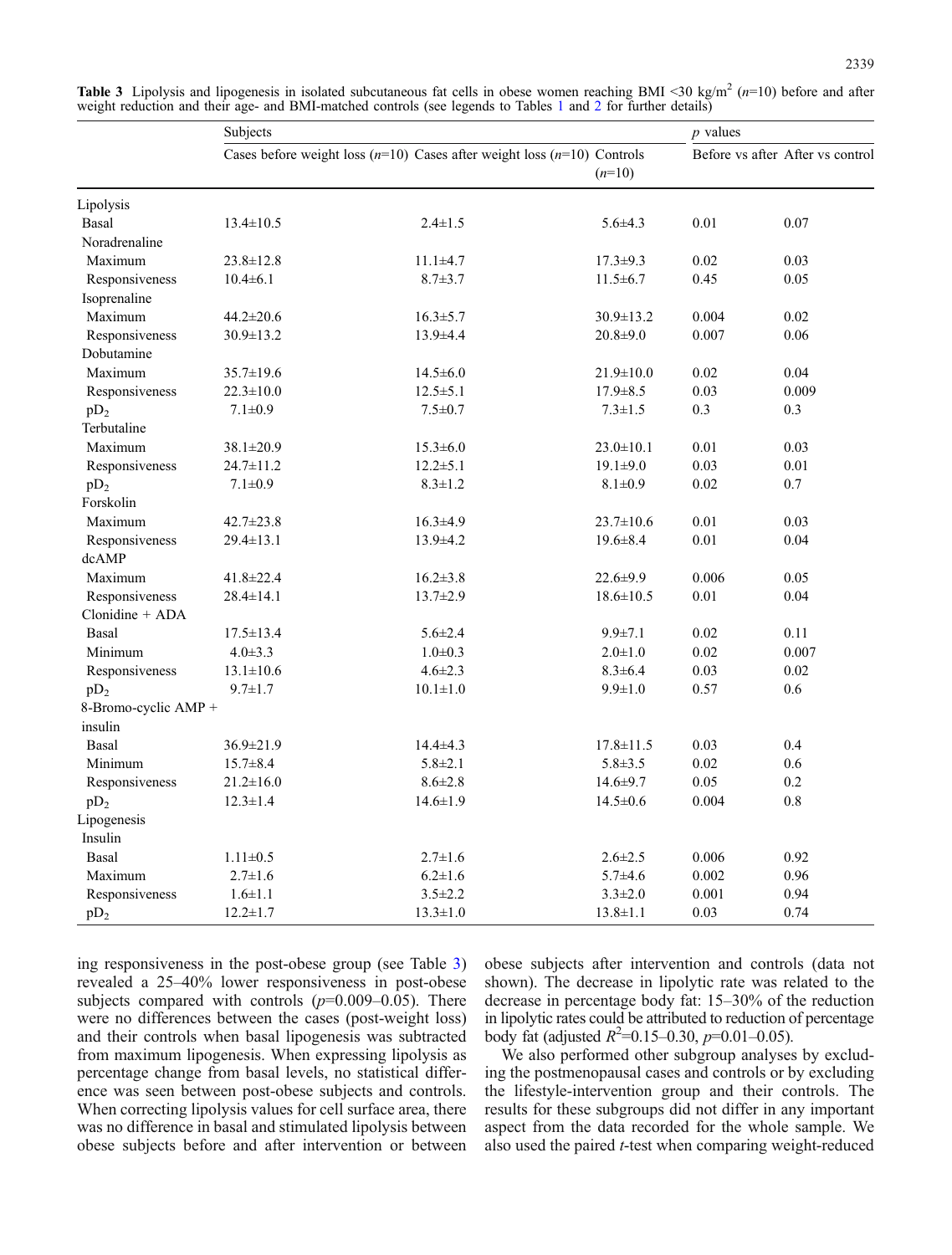Fig. 2 The mean basal (a) and maximum-stimulated forskolin (b), dcAMP (c) and isoprenaline (d) lipolysis in relation to fat cell volume in obese subjects before and after weight reduction and in their controls are depicted. Filled squares, obese subjects before treatment; open squares, the same subjects after weight reduction; open circles, controls



subjects with controls. The results were the same as those obtained with the unpaired t-test.

Figure 2 shows the relationship between fat cell size and lipolysis in the cases, both before and after weight reduction, and in the controls. There is an apparent linear relationship between mean values for fat cell volume on the one hand and basal, isoprenaline, forskoline and dcAMPinduced lipolysis on the other hand.

### **Discussion**

In the present investigation we have prospectively examined if abnormalities in the metabolic regulation of fat cells among obese subjects are partially or fully normalised following weight reduction. We only examined women. Therefore, we do not know if our findings also apply to men. Previous studies have shown a different pattern for the response of adipocyte lipolysis to weight reduction when men and women were compared [\[15,](#page-8-0) [26\]](#page-8-0). In previous studies of weight reduction, weight-reduced obese subjects have been compared with much leaner controls, with up to 10 kg/m<sup>2</sup> difference in BMI. Such studies cannot show if a full, incomplete or 'super normalisation' takes place following weight reduction. Our weight-reduced obese subjects had a similar BMI, percentage body fat and body fat distribution (assessed by waist and hip circumference measurements) to the control

subjects. We used bioimpedance as a measure of body fat. Although this method might be less accurate for measuring body fat in obese subjects, we found it to correlate strongly with the 'gold standard', DEXA, in a methodological investigation performed on a separate population of nonobese and obese subjects. In any case, bioimpedance is accurate in our estimation of body fat among the subgroup of post-obese subjects.

Fat cell size has a great influence on the rate of lipolysis [[3\]](#page-8-0). This is further supported by the fact that differences in lipolysis between groups disappear after correction for fat cell surface area. Larger cells have increased basal lipolysis. However, insulin action is also dependent on fat cell size. Large human fat cells are more resistant to insulin-induced glucose metabolism [\[27](#page-8-0)], and large fat cell size is an independent risk factor for the development of type 2 diabetes [\[28\]](#page-8-0). A prominent finding in this study was a decrease in fat cell volume below the control level in weight-reduced obese subjects. Since BMI, fat distribution and body fat content were similar in obese subjects and their controls, the results imply that adipose hyperplasia (at least in abdominal subcutaneous adipose tissue) is a major feature of weight-reduced obese subjects. At present we do not know if this is a primary defect that precedes obesity or if it appears during the development of obesity. It is less likely that hyperplasia develops as a result of weight reduction per se. In a previous study we observed that, although fat cell volume and lipolysis were reduced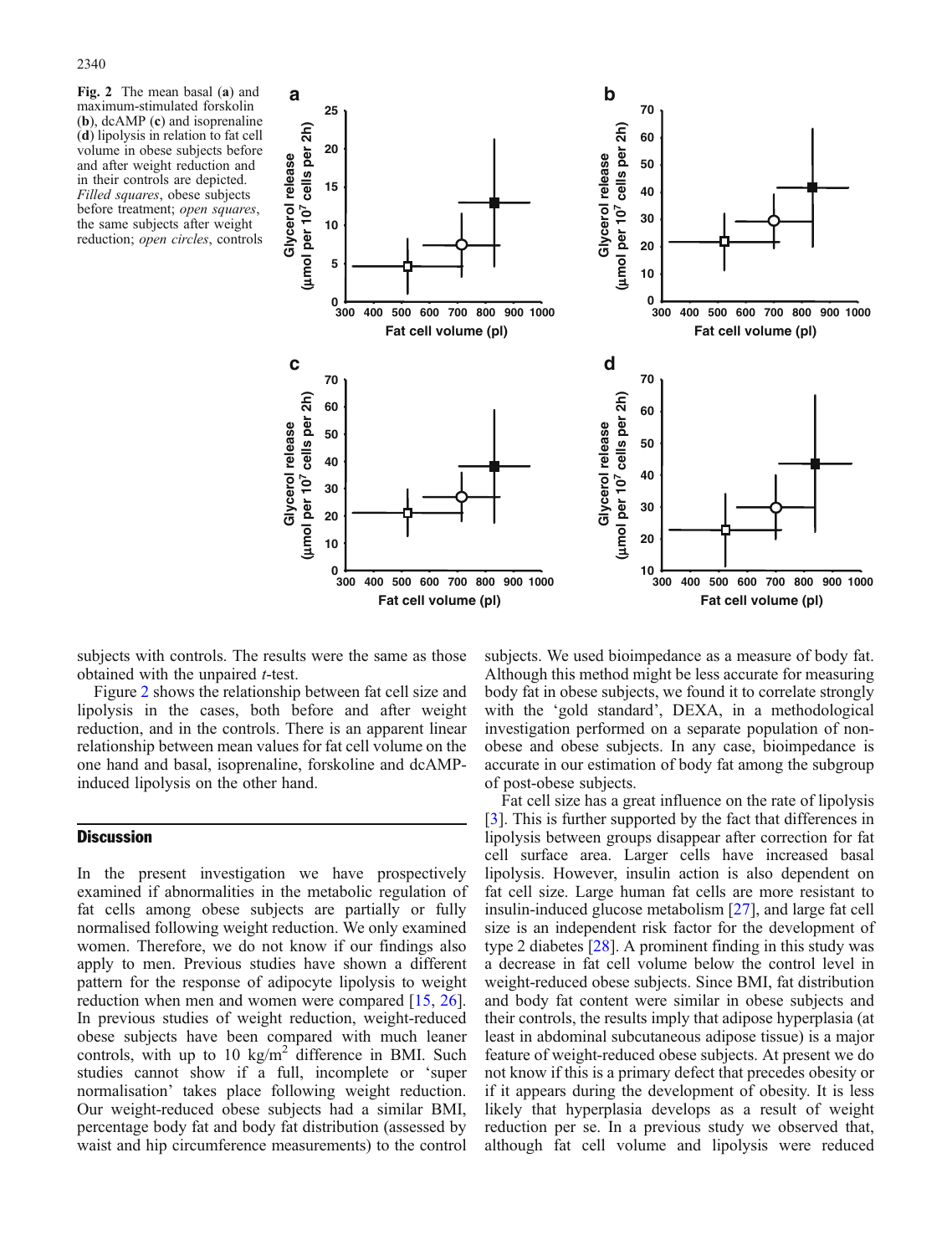<span id="page-7-0"></span>following weight reduction, they remained higher than those in controls [[15](#page-8-0)]. However, those data and the present results cannot be compared, since the controls in the previous study had a BMI about 10 kg/m<sup>2</sup> lower than their weight-reduced subjects whereas our weight-reduced subjects and controls had practically the same BMI.

As regards previous studies, contrasting findings have been reported on basal and maximal lipolysis in response to weight reduction. Some reports show no change [[26](#page-8-0), [29](#page-8-0)– [33\]](#page-8-0), an enhancement [\[30,](#page-8-0) [34,](#page-8-0) [35](#page-8-0)] or a reduction [\[15,](#page-8-0) [31](#page-8-0), [36](#page-8-0), [37\]](#page-8-0) in lipolysis after weight loss. These contradicting results may be explained by variation in study duration (study length varied from a few weeks up to several years), differences in methods used to initiate weight loss, and examination while subjects were or were not weight stable. We followed our subjects for a long time (1 year for lifestyle intervention and about 3 years for gastric banding). Our patients were definitively weight stable when examined after intervention and their lipolysis variables were also stable at the time of the second investigation, according to the results presented in Fig. [1](#page-4-0). Therefore, our findings of lower basal and clonidine-inhibited and maximum-stimulated lipolysis in weight-reduced obese subjects are most probably valid. However, the previously described impaired  $\beta_2$ -adrenoreceptor function [[9\]](#page-8-0) among obese subjects is probably secondary to obesity since, in the present study,  $\beta_2$ -adrenoreceptor sensitivity was completely normalised after weight reduction. When comparing lipolysis in the whole weight-reduced group with that in their matched controls, basal and maximalstimulated lipolysis were 20–40% lower in the former than in the latter group. This might, in part, be explained by a relatively higher rate of basal lipolysis in controls than in obese subjects after intervention, since the differences are not significant after subtracting basal from maximal values (responsiveness). However, responsiveness was significantly lower in the post-obese group than in the controls, suggesting impaired maximum stimulated lipolysis. When we compared the results for the obese subjects before weight reduction with those for the cases after weight reduction and those for the controls, a linear relationship of fat cell volume with basal lipolysis as well as with stimulated lipolysis was observed between all three groups of data. Bearing in mind the strong relationship between fat cell size and lipolysis, it is probable that the low rates of lipolysis seen in the weight-reduced subjects are secondary to the 'too-small' fat cells. It is also possible that reduction of catecholamine action and improvement of insulin action could be a homeostatic mechanism to limit excess NEFA release from adipose tissue. Our data on circulating NEFAs support this view. A major problem with the treatment of obesity is the frequent regain of lost weight after antiobesity therapy. The underlying mechanisms behind this phenomenon are not known. It is tempting to speculate that the low ability to mobilise fat from adipose tissue is secondary to adipose hypercellularity and that low lipolytic activity could, at least in part, explain the frequent relapse of body weight after weight reduction in obese individuals.

The fact that weight-reduced obese subjects had normal fasting plasma glycerol and NEFAs in spite of adipocyte hyperplasia further strengthens the hypothesis of low lipolysis values per cell number in the weight-reduced state. Since we found a reduced lipolytic effect by all agents tested, including a cyclic AMP analogue, it is very likely that the reduced lipolytic rate in fat cells of postobese subjects is caused by events that occur at or near HSL in the lipolysis pathway. This notion is further supported by reports of low expression of the gene encoding adipocyte HSL in obese subjects [\[10\]](#page-8-0) and low HSL protein production [\[15\]](#page-8-0), and the finding of a close correlation between adipose lipolytic capacity and the amount of HSL as protein [[38](#page-8-0)]. It would have been interesting to investigate HSL levels. Unfortunately, this could not be done due to lack of tissue specimens.

It is well established that insulin resistance in adipose tissue and other target organs for the hormone is present among obese subjects. On the other hand, it is not known whether these abnormalities are fully normalised following weight reduction, although overall insulin sensitivity, as measured by the hyperinsulinaemic–normoglyacaemic clamp, is normalised following bariatric surgery of obese subjects [[39](#page-8-0)]. Vazquez et al. [\[39\]](#page-8-0) examined insulinstimulated glucose metabolism in adipocytes of obese subjects following weight reduction. Improvement, but not normalisation, was observed. Our data clearly demonstrate complete normalisation of insulin inhibition of lipolysis and stimulation of lipogenesis following weight reduction. This implies that impaired insulin metabolism in adipocytes is secondary to obesity. However, since fat cell volume was lower in weight-reduced subjects than in controls, and basal and insulin-stimulated glucose did not differ between these two groups, factors other than fat cell volume per se must be of importance for insulin action in fat cells. Overall insulin sensitivity in vivo as measured by HOMA was also fully normalised after weight reduction.

The data for the whole cohort may be confounded because a large number of the controls were obese. Importantly, however, the findings relating to lipolysis, adipose cellullarity and lipogenesis were maintained when we performed a subgroup analysis of the women reaching the post-obese state compared with the never-obese controls (BMI <30 kg/m<sup>2</sup>). This further strengthens the idea that insulin resistance is secondary to obesity, whereas adipose hypercellularity and low adipose lipolytic rates may be primary factors in obesity.

In conclusion, adipose tissue hyperplasia (many small fat cells) is present in the weight-reduced state and probably explains the low rates of adipocyte lipolysis in this condition. However, adipocyte insulin resistance is a secondary and fully reversible phenomenon in obesity.

#### References

<sup>1.</sup> Prins JB, O'Rahilly S (1997) Regulation of adipose cell number in man. Clin Sci (Lond) 92:3–11